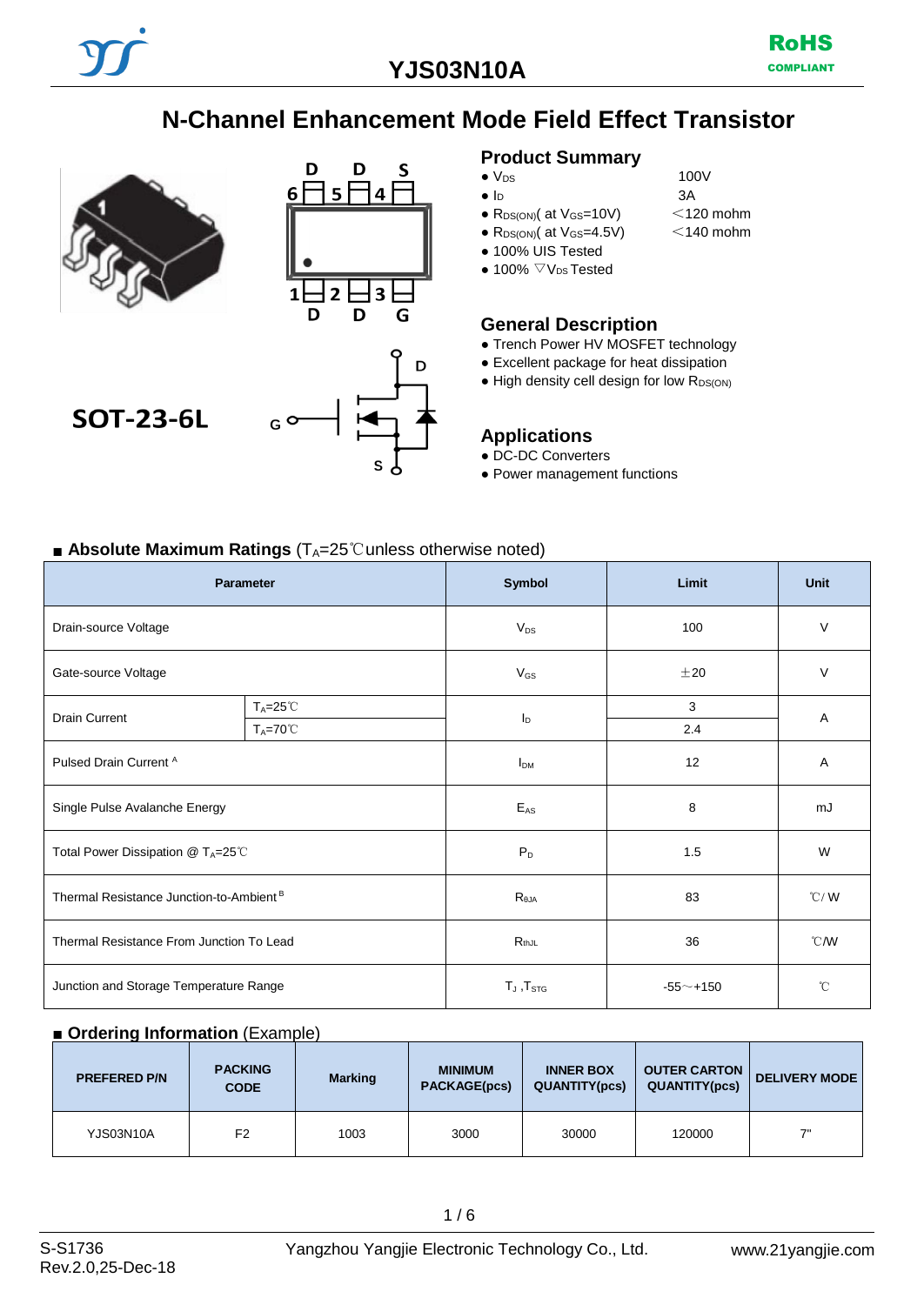## **YJS03N10A**

### ■ **Electrical Characteristics** (T<sub>J</sub>=25℃ unless otherwise noted)

| <b>Parameter</b>                      | Symbol                   | <b>Conditions</b>                                                 | Min | <b>Typ</b> | <b>Max</b> | <b>Units</b> |  |  |  |
|---------------------------------------|--------------------------|-------------------------------------------------------------------|-----|------------|------------|--------------|--|--|--|
| <b>Static Parameter</b>               |                          |                                                                   |     |            |            |              |  |  |  |
| Drain-Source Breakdown Voltage        | BV <sub>DSS</sub>        | $V_{GS}$ = 0V, $I_D$ =250µA                                       | 100 |            |            | V            |  |  |  |
| Zero Gate Voltage Drain Current       | <b>l</b> <sub>DSS</sub>  | $V_{DS} = 100V, V_{GS} = 0V$                                      |     |            | 1          | μA           |  |  |  |
| Gate-Body Leakage Current             | $I_{GSS}$                | $V_{GS} = \pm 20V$ , $V_{DS} = 0V$                                |     |            | ±100       | nA           |  |  |  |
| Gate Threshold Voltage                | $V_{GS(th)}$             | $V_{DS} = V_{GS}$ , $I_D = 250 \mu A$                             | 1.1 | 1.8        | 3.0        | $\vee$       |  |  |  |
|                                       | $R_{DS(ON)}$             | $V_{GS}$ = 10V, $I_D$ =3A                                         |     | 95         | 120        | $m\Omega$    |  |  |  |
| Static Drain-Source On-Resistance     |                          | $V_{GS}$ = 4.5V, $I_{D}$ =2.4A                                    |     | 100        | 140        |              |  |  |  |
| Diode Forward Voltage                 | $V_{SD}$                 | $IS=3A,VGS=0V$                                                    |     | 0.8        | 1.2        | V            |  |  |  |
| Maximum Body-Diode Continuous Current | Is                       |                                                                   |     |            | 3          | A            |  |  |  |
| <b>Dynamic Parameters</b>             |                          |                                                                   |     |            |            |              |  |  |  |
| Input Capacitance                     | $C_{iss}$                |                                                                   |     | 800        |            |              |  |  |  |
| Output Capacitance                    | C <sub>oss</sub>         | $V_{DS}=50V$ , $V_{GS}=0V$ , f=1MHZ                               |     | 40         |            | pF           |  |  |  |
| Reverse Transfer Capacitance          | $C_{\mathsf{rss}}$       |                                                                   |     | 32         |            |              |  |  |  |
| <b>Switching Parameters</b>           |                          |                                                                   |     |            |            |              |  |  |  |
| <b>Total Gate Charge</b>              | $\mathsf{Q}_{\text{g}}$  |                                                                   |     | 16         |            | nC           |  |  |  |
| Gate-Source Charge                    | $Q_{gs}$                 | $V_{GS}$ =10V, $V_{DS}$ =80V, $I_{D}$ =2.5A                       |     | 2.5        |            |              |  |  |  |
| Gate-Drain Charge                     | $\mathsf{Q}_{\text{gd}}$ |                                                                   |     | 2.6        |            |              |  |  |  |
| Turn-on Delay Time                    | $t_{D(on)}$              |                                                                   |     | 15         |            | ns           |  |  |  |
| Turn-on Rise Time                     | $t_{r}$                  | $V_{GS}$ =10V, V <sub>DD</sub> =50V, R <sub>L</sub> =6.4 $\Omega$ |     | 5          |            |              |  |  |  |
| Turn-off Delay Time                   | $t_{D(off)}$             | $R_{\text{GEN}} = 3\Omega$                                        |     | 30         |            |              |  |  |  |
| Turn-off fall Time                    | $t_{\rm f}$              |                                                                   |     | 5          |            |              |  |  |  |

A. Pulse Test: Pulse Width≤300us,Duty cycle ≤2%.

B. Device mounted on FR-4 PCB, 1 inch x 0.85 inch x 0.062 inch.

2 / 6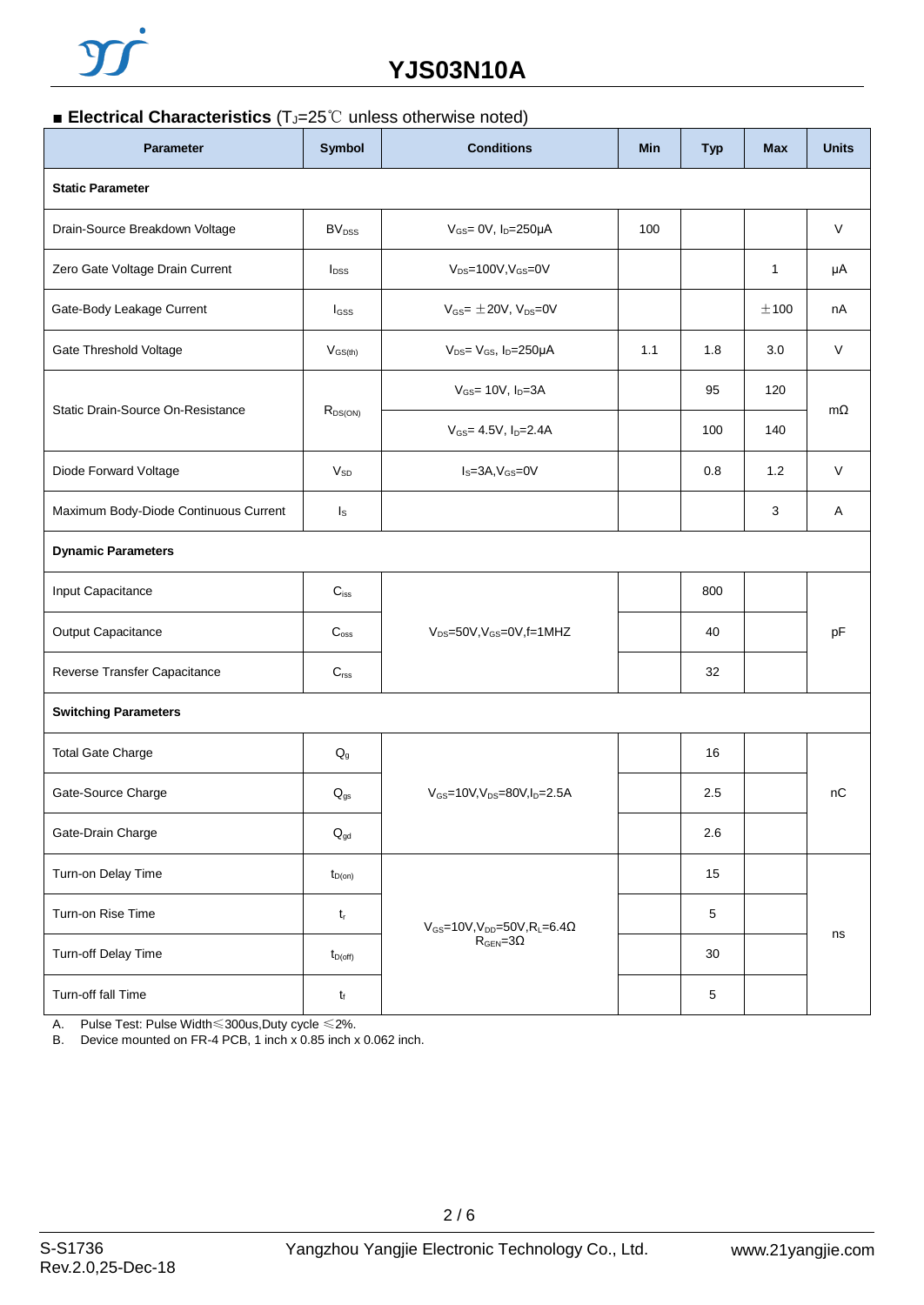### **■ Typical Performance Characteristics**







Figure3. Capacitance Characteristics Figure4. Gate Charge













Figure5. Drain-Source on Resistance Figure6. Drain-Source on Resistance

 $3/6$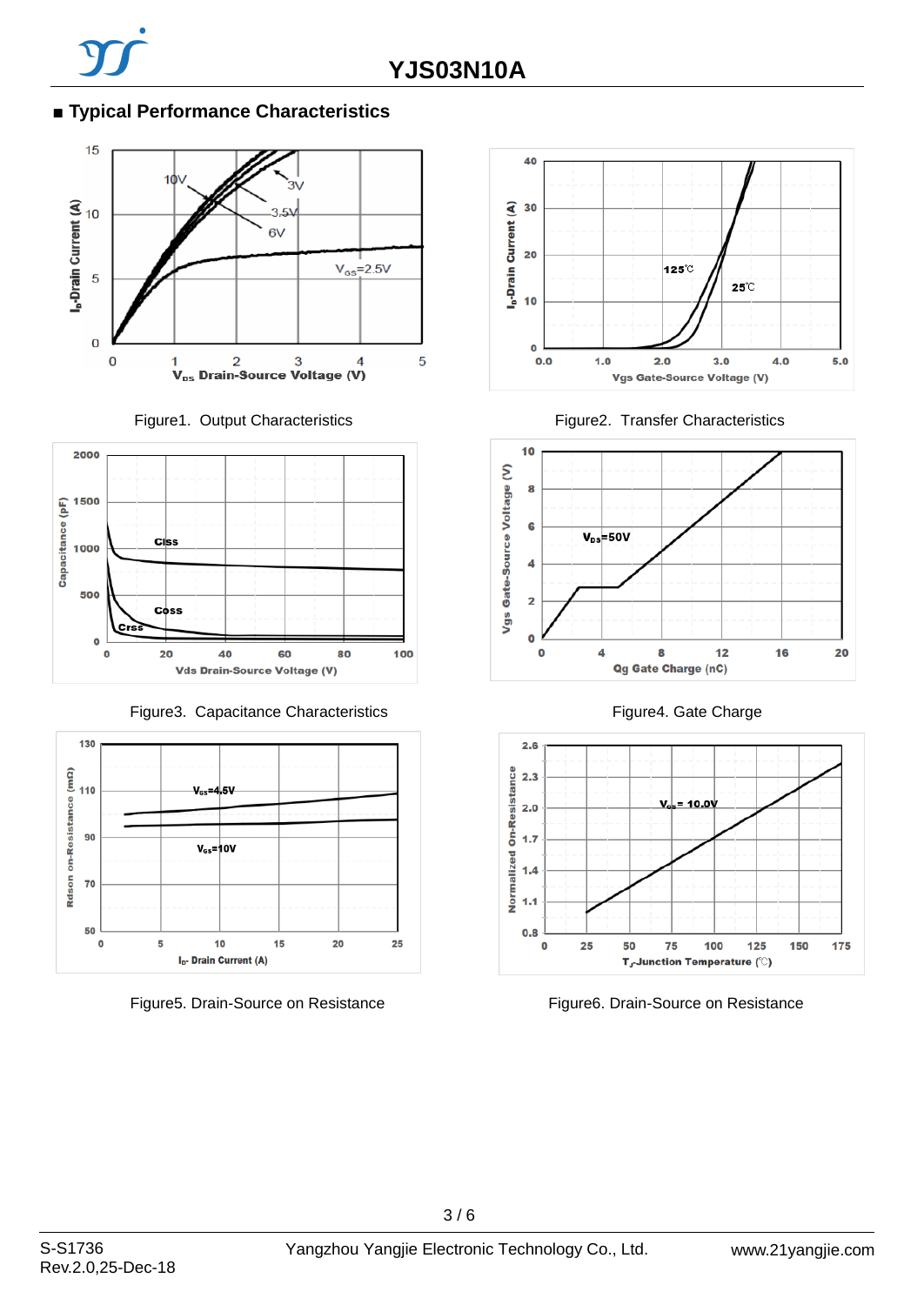

Figure7. Safe Operation Area Figure8. Switching wave

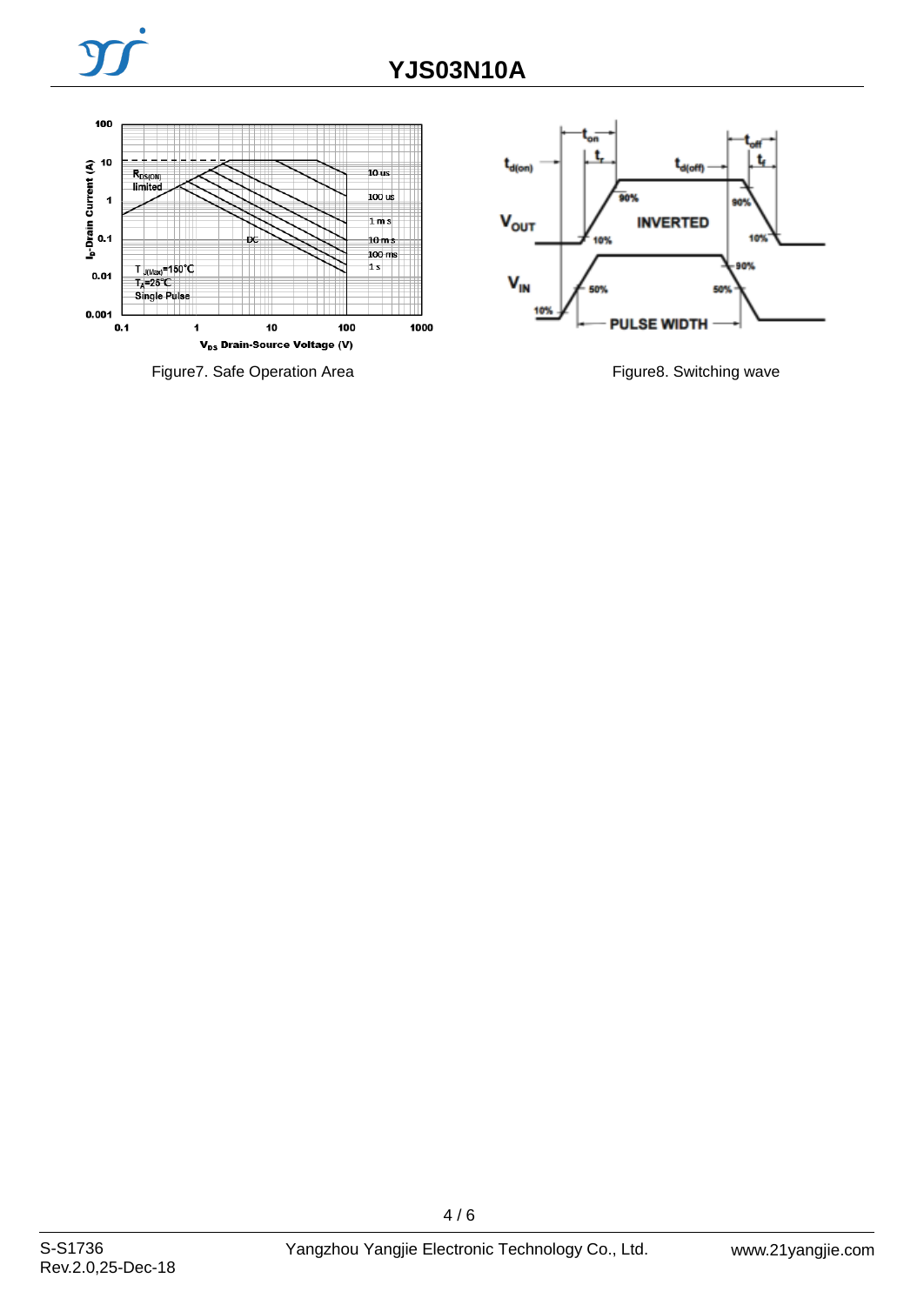

### ■ **SOT-23-6L Package information**





技术要求: 1.树脂体不应有崩裂、缺损等缺陷; 2.未注共差:±0.050; 3.树脂上下部X、Y方向偏差不超过0.08MAX; 4.胶体两端留废胶总和宽度不超过0.30; 5. 所有单位为mm;

5 / 6